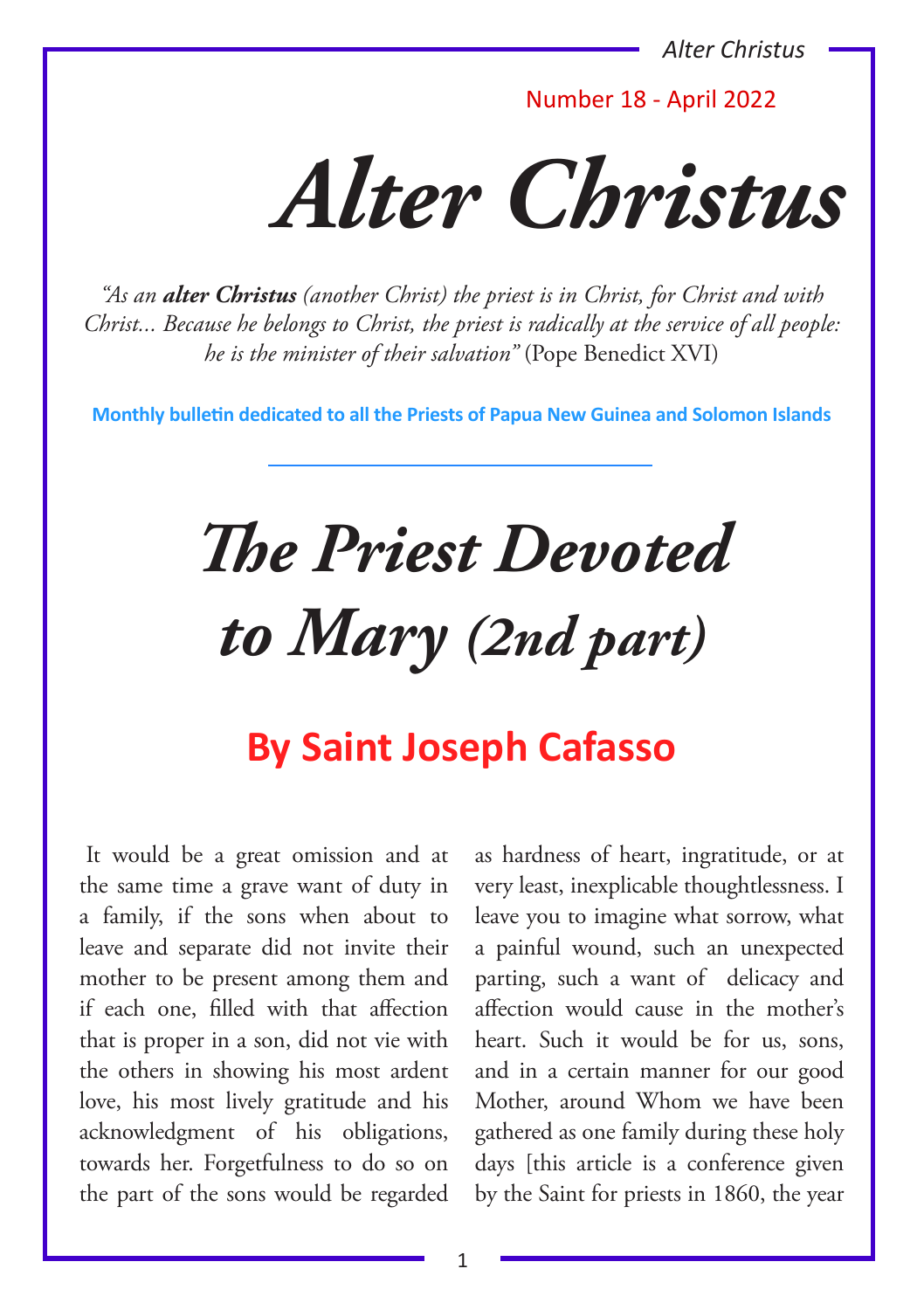#### *April 2022*

he died in the odor of sanctity], if we departed today without saying a word to her, without bidding her adieu, without saluting her and thanking her for all that she has done for us. In order then to fulfill so sacred and sweet a duty, I call her this evening, I invite her in the name of us all, to descend and remain among us, in order that she may deign to accept our most respectful salutation and to strengthen us with the assurance of her efficacious protection, so that we may one day be able to pay her our homage in person in the dear land of Paradise.

 It is impossible to imagine a good, docile, obedient and respectful son, a son who is a consolation and help in a house, without being at the same time truly affectionate towards his own mother, because this may be said to be what characterizes a good son and gives the clearest indication of all his virtues. If you see that a son is all heart, all love for his mother, really to make any sacrifice to please her, and resolved not to give her the least displeasure for all the gold in the world, I am sure that without any further inquiry or investigation you will conclude immediately that he is a rare and virtuous son. The same can, it appears to me, be said in our case; and it has been said repeatedly by many

### **Saint Joseph Cafasso**

St Joseph Cafasso lived in the city of Turin, Italy, in the 19th century, and was known as a model of priestly life. He is famous for his pastoral care of criminals, especially those condemned to death. He stood by their side as they were lead to the execution, bringing them to repentance by showing them the mercy and compassion of God. While working in the ecclesiastical college in the city, which was dedicated to forming diocesan priests, among



his students was another future saint, John Bosco, whom he had known from childhood. St Joseph was also known for guiding his flock with kindness and serenity. His fellow citizens had such high regard for this devout priest that they suggested he take a place in the legislative assembly. He refused, however, saying, "In the day of judgment, the Lord will ask me if I was a good priest, not a good deputy." His legacy can be seen in the deep devotion to the Saint, who died in Turin on June 23, 1860, at the age of 49.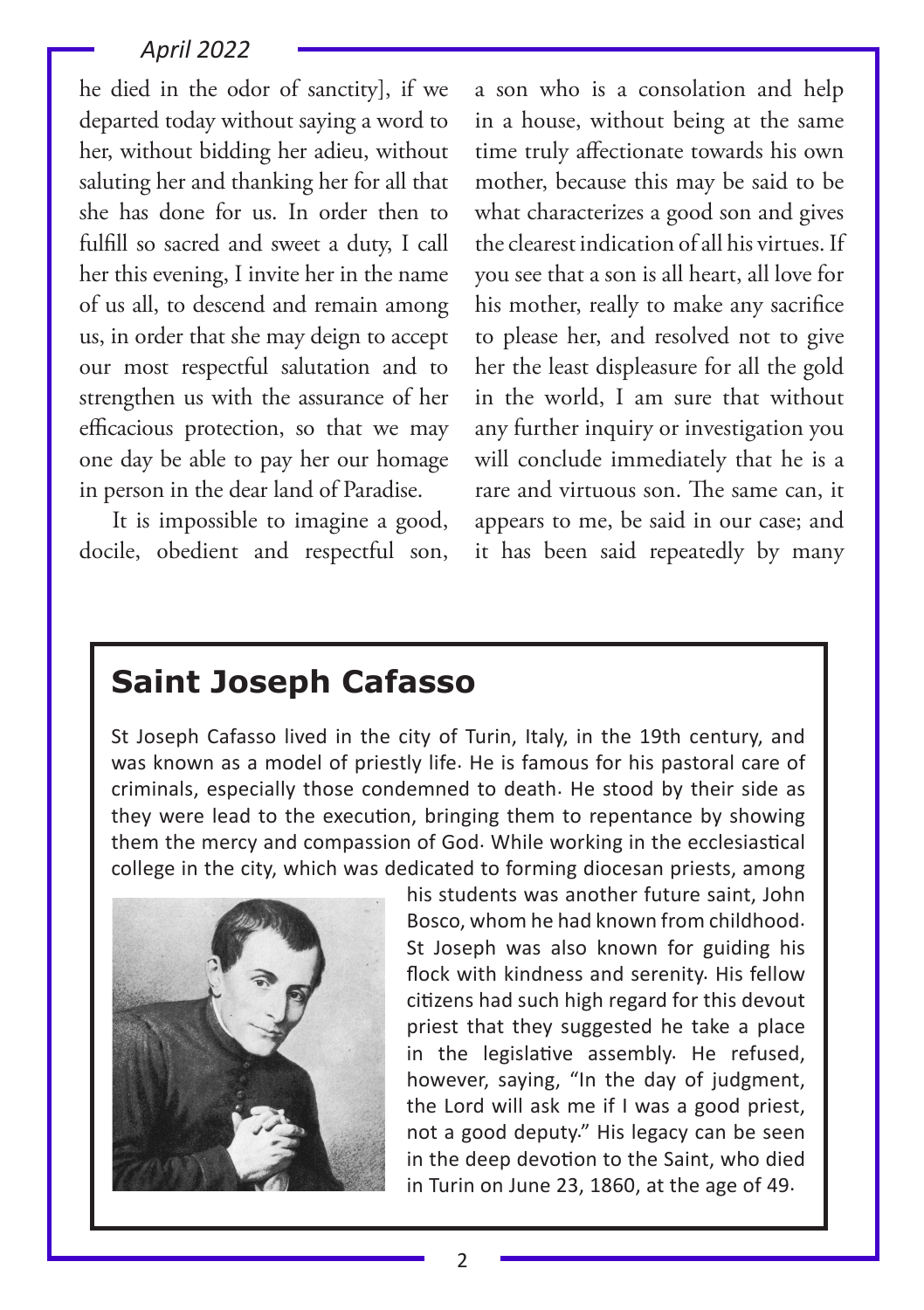#### *Alter Christus*

others. Not only would it be a rare and difficult thing, but it would be almost impossible to imagine a good, virtuous, devoted priest, a priest who serves God, the Church and souls, without a tender affection for this beloved Mother; a priest who, according as this love goes on increasing in him, will at the same time make progress in the whole series of the other virtues, becoming more detached from the world, more zealous, patient, humble and pure. Therefore, whenever you happen to hear of a priest who is devoted to Mary, you need not inquire further, you may be sure then he cannot be otherwise than good, and perhaps of rare goodness too; but if, on the contrary, you come to know that a priest is cold and insensible in affection towards this Mother and to the sound of her name, you need not hope for much from him, for if he has not much affection for the Mother, he will not have much love for the Son, or much zeal for His glory, or for the salvation of souls. From this each one can see the obligation, the propriety, the importance and the necessity of speaking on this subject.

 We shall therefore dwell this evening on this most sweet and consoling subject: on Mary, the most tender of mothers, the friend, the companion, the guide and confidant of the priest. And in order to know better and to savor with you this sweet and important material, I shall divide it into two parts:

in the first, we shall seek to find out who among priests are those who are devoted to Mary; and in the second, we shall see how happy and blessed the priest is who is truly devoted to Mary. It gives me great pleasure to speak of this great Lady; for what son does not take pleasure in, does not delight in speaking of his mother? My only grief is that my words are not equal to the merits and the heart of this Mother. Do you, my dear Fathers, supply for my want by adding your love and pious devotion, so that when concluding this retreat, I may not have to reproach myself with having rather obscured than exalted and amplified the honor and glory of a Mother to Whom I protest myself a debtor for all that I have received, or hope to receive from the Lord in time or eternity.

#### **First Condition for True Devotion to Mary: an Exalted Idea of Her Greatness**

An essential condition which is required, and which forms the first step the priest must take in order to become truly devoted to Mary is that he should seek and endeavor to conceive and form for himself the most sublime and exalted idea possible of this great Mother, for it is impossible for a person to have a truly great affection for another without having also a great esteem.

3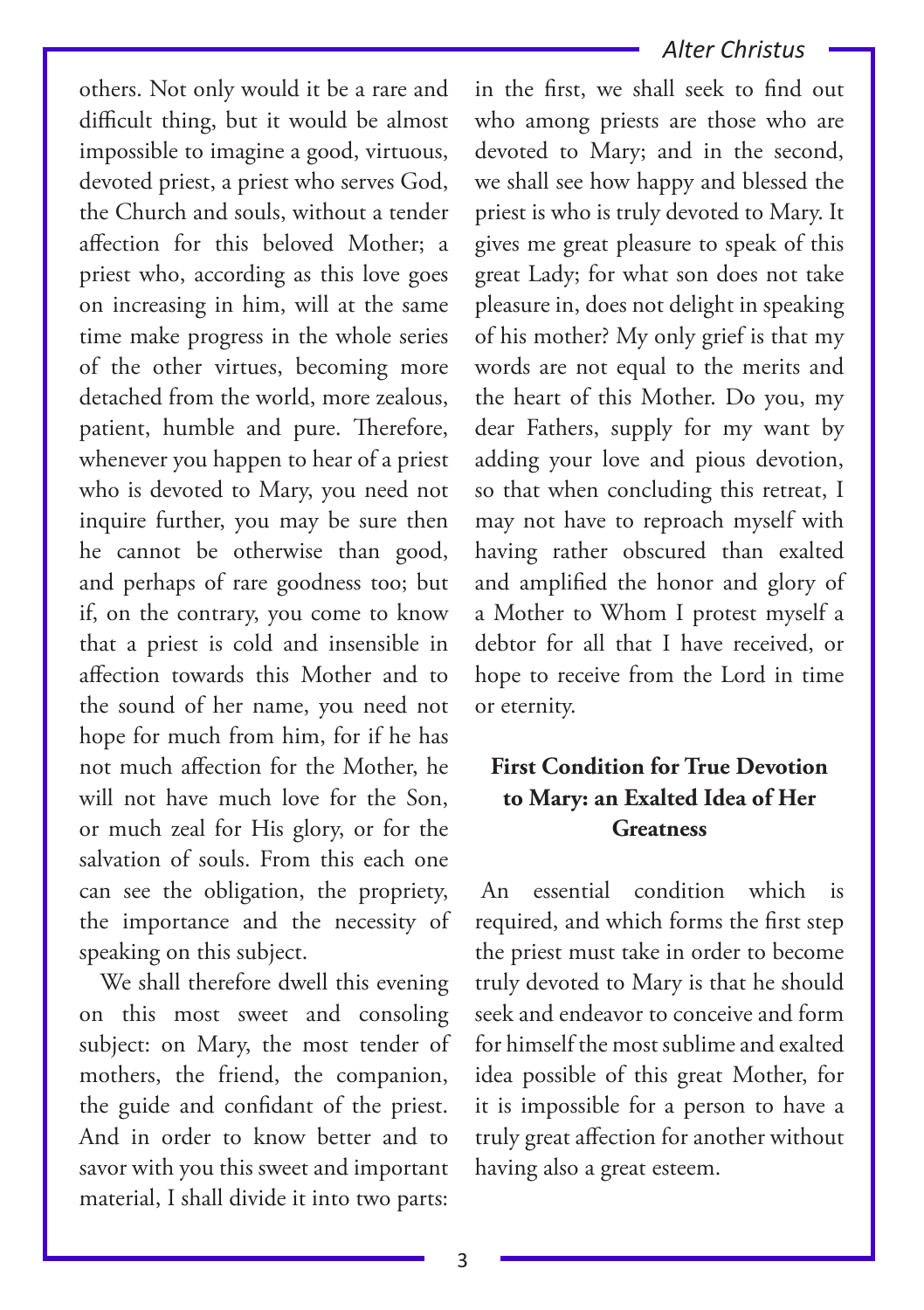#### *April 2022*

#### **The Devotion of the Laity to Mary**

Among the simple faithful are found many times good souls who have such an exalted idea of Mary that they experience towards her the greatest possible transport of devotion and fervor imaginable. For them, Mary is an object to which nothing can stand comparison, to which everything in creation is inferior. They know well that God is above everything, but as if not daring to treat with Him about domestic matters they turn their eyes to Mary and they attribute to her all that is great, beautiful, amiable and holy that they are able to express or imagine; from this comes the transport of lively warm-hearted affections towards her, the promptness and confidence with which they have recourse to her in every trouble and difficulty; from this source comes the eagerness and joy to celebrate all her feasts, to take part in all the practices that redound to her honor and glory.

#### **The Priest's Devotion to Mary should Exceed That of the Laity**

If such is the case with the simple faithful, what should be the esteem and veneration of Mary by the priest who is the first and most beloved of her children? Is the disciple to be superior to the master, will the priest have to learn from the laity, the first born from

the youngest children? That must not be, my dear Fathers; it would be too humiliating a position, too opprobrious for a son of honor and character, such as the priest should be towards Mary, to be thus outdone by the laity. But what in the simple faithful is the fruit of pure faith and filial affection, must be in us priests something more; it must be the effect and the fruit of intimate and sincere conviction, so that our appreciation and esteem of Mary will not only make ourselves devoted and affectionate to her, but will put us in a position to confirm and strengthen in that devotion those who have it already, to inspire with it those who do not possess it; and, if occasion should arise, to uphold it and defend it against the ignorant and the proud who may scorn it or hold it up to ridicule or mockery. We have in the prayer of the great servant of Mary, St. Alphonsus Liguori, the first requisite of true devotion to Mary: "I pray Thee my Lady, that I may have true knowledge worthy of Thee." This is the first step the priest must take towards acquiring this devotion: to conceive lofty sentiments worthy of her, De te vera et digna sapiam, and to make his words and deeds conformable to his sentiments: Vera et digna loquar, vera et digna diligam.

#### **The Exalted Dignity of Mary**

It is not given to us to grasp here below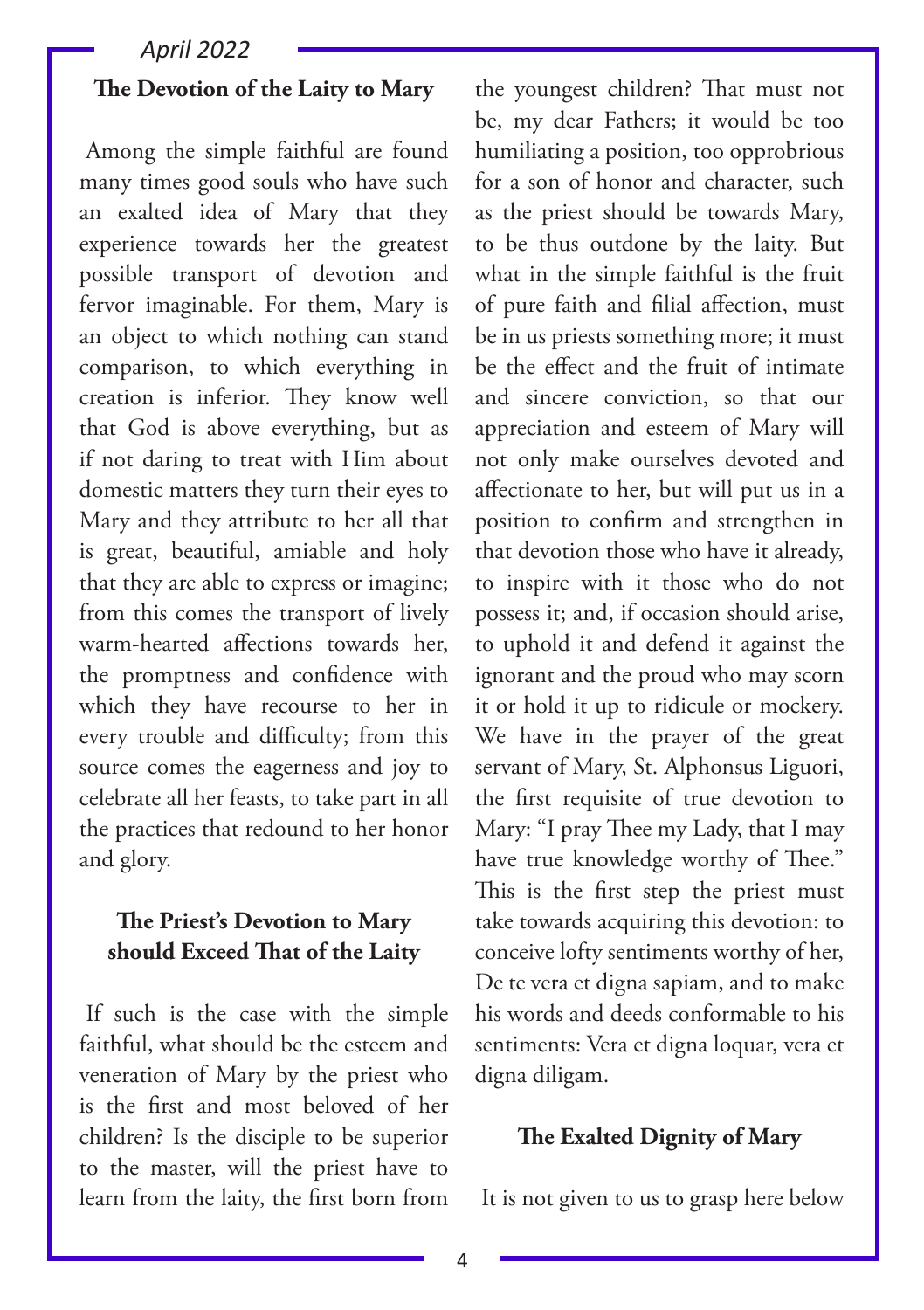who Mary is or to comprehend the loftiness of her vocation, the sublimity of her state, the eminent degree of her virtue, the greatness of her glory, the power of her arm. It would be necessary to know Who God is, in order to know what God has operated in Mary. This great Lady is a mystery, and God alone Who was the Author of her can comprehend her and praise her in a worthy manner: Deus solus potest illam pro meritis laudare, qui mira . . . . fecit in illa. Let it suffice to say that, outside God Himself, there is not either on earth, or in Heaven, either among men, or among Saints, either among the Angels or the Seraphim, a being who, in greatness, power, prerogatives, virtue and merit, I will not say, surpasses her, but even equals her or comes near her. She is so great that the great Doctor, St. Bonaventure, goes as far as to say that not even God could go further and make her greater: Majorem mundum, facere potest Deus, majus coelum, majorem matrem quam Matrem Dei non posset facere. He gives the following reason for this: the position of Mother is relative to the quality of son, and hence to have a greater mother we should have a greater son, which in the case of Mary is not only impossible, but intrinsically repugnant. The Angelic Doctor, the most severe critic of all inaccurate expressions, confirms this when he says: "The Blessed Virgin, from the fact that she is Mother of God, has a certain

infinite dignity from the Infinite Good which God is; and from this aspect nothing greater can be made."

This quality of Mother of God it was that inspired those prophecies and figures by which she was foreshadowed and delineated by the Prophets; this was what inspired the praises and eulogies with which the Fathers and Doctors of all ages exalted and magnified her; this was the origin of all those eminent and glorious titles and names with which the Church invokes her and proposes her for the devotion of the faithful; this, in fine, is the foundation for all the manifestations of honor and homage which peoples of all countries and all ages have vied with one another in offering to this great Mother. And will the priest, the first born among her children, be the only one to stand idle and unconcerned in the midst of such manifestations of heart-felt affection? Will the priest be the only one to stand looking on coldly and indifferently to this rivalry of the people without doing anything himself? Such an attitude, my dear Fathers, would be too opprobrious for a son, and too painful for a mother. The name, the sight, the thought of this Mother should be for us, after God, the object of all our esteem and veneration, the focus of all our attention. So long as we are here below, it will not be given to us to arrive at understanding the greatness of Mary; only when we go to Heaven, shall we see and study and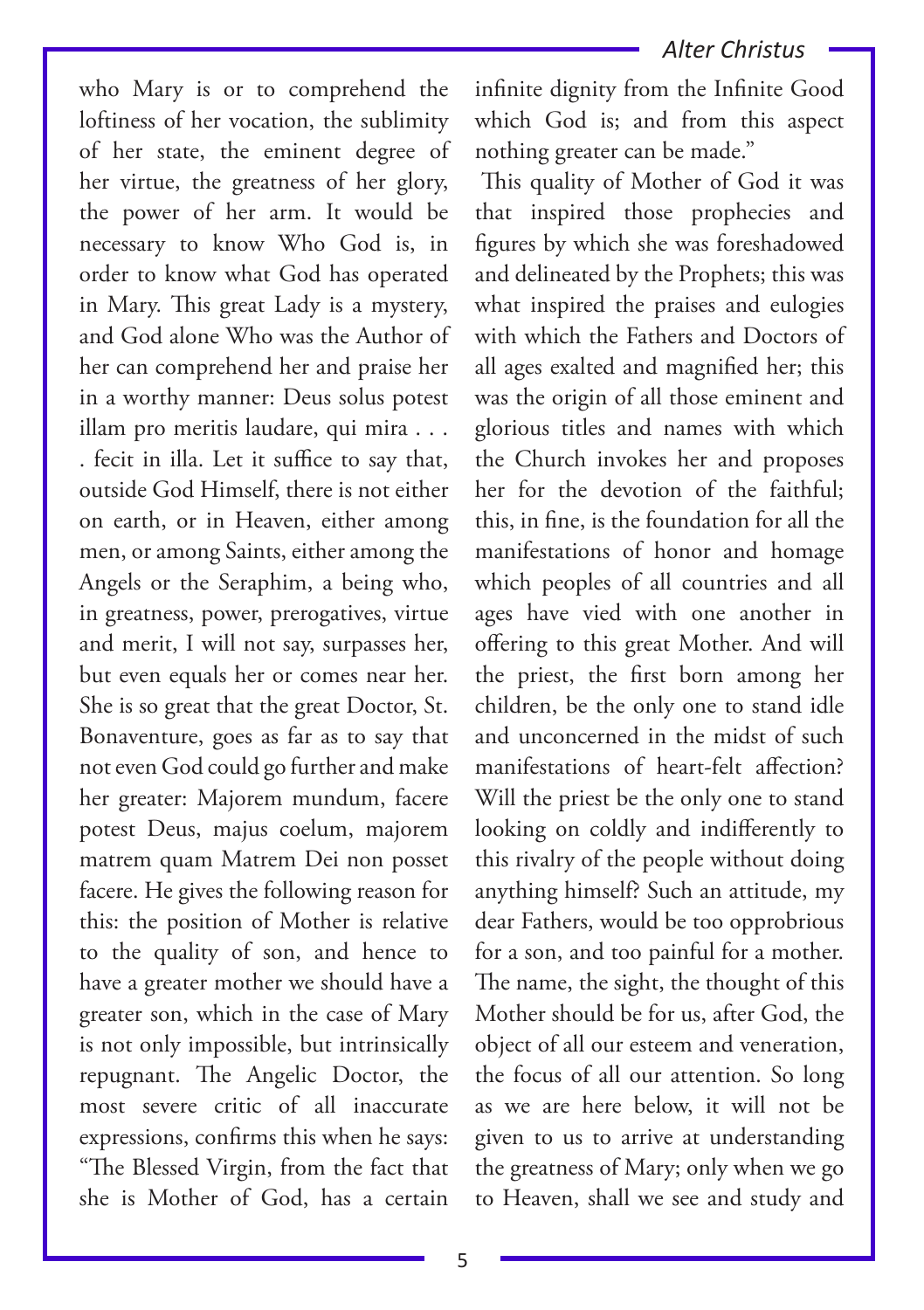#### *April 2022*

admire this wonder of Divine power, this mystical ark of infinite wisdom. But in the meantime, till we get there, let us raise our voices in unison with that of our Mother to praise and glorify God Who has been pleased to exalt her so much: Magnificat anima mea Dominum... Quia fecit mihi magna qui potens est.

#### **Fruits of Devotion to Our Blessed Lady**

What shall I say to you about the happiness of a priest who is devoted to Mary? I do not intend to draw a picture of all that is reserved on earth for a son devoted to Mary, for it is impossible to conceive here below what things the maternal heart of Mary is capable of doing for her sons; only in Heaven will it be given to us to see and to measure her goodness and power. I shall merely recall to you that the help and intercession of Mary is not merely a pious belief, the effect of excessive, ill-directed piety, but is, as you know, a dogma of faith. [Emphasis added.] The authority of the Church, the unanimous consent of the Fathers, the voice of all the ages leave not the slightest doubt on this point; those mighty helps of Mary can therefore not only be hoped for but can be counted upon, specially by us priests, as a thing that is certain and unfailing, so long as we do nothing to deprive ourselves of them. This

being certain, I shall mention for our consolation and comfort three special favors that we priests should expect from Mary, which are: the spirit of our ministry, a blessing on our labors and a great crown in Heaven proportioned to the love and zeal which we have had for her on earth.

#### **1- The True Spirit of the Priestly Vocation**

It happens often that a priest is assailed and troubled by the fear of having been mistaken about his vocation, especially when his ministry, whether through his own fault or the fault of others, has been useless and sterile. There is no denying that this is a terrible thought. I shall therefore speak more willingly on the point and say that we may banish every kind of uneasiness and lay aside all fear, if we are truly devoted to Mary, for we may be certain that we have not made a mistake, since devotion to Mary is one of the first and essential signs of a sacerdotal vocation. The spirit of Mary is the same as that of her Divine Son; whoever belongs to her cannot therefore be far from Him. Even if it should happen that a priest entered the ministry without a vocation, if he sets himself to become a true child of Mary and succeeds in doing so, you may be certain that this good Mother of mercy will obtain from her Divine Son that which he had not; that spirit, those gifts,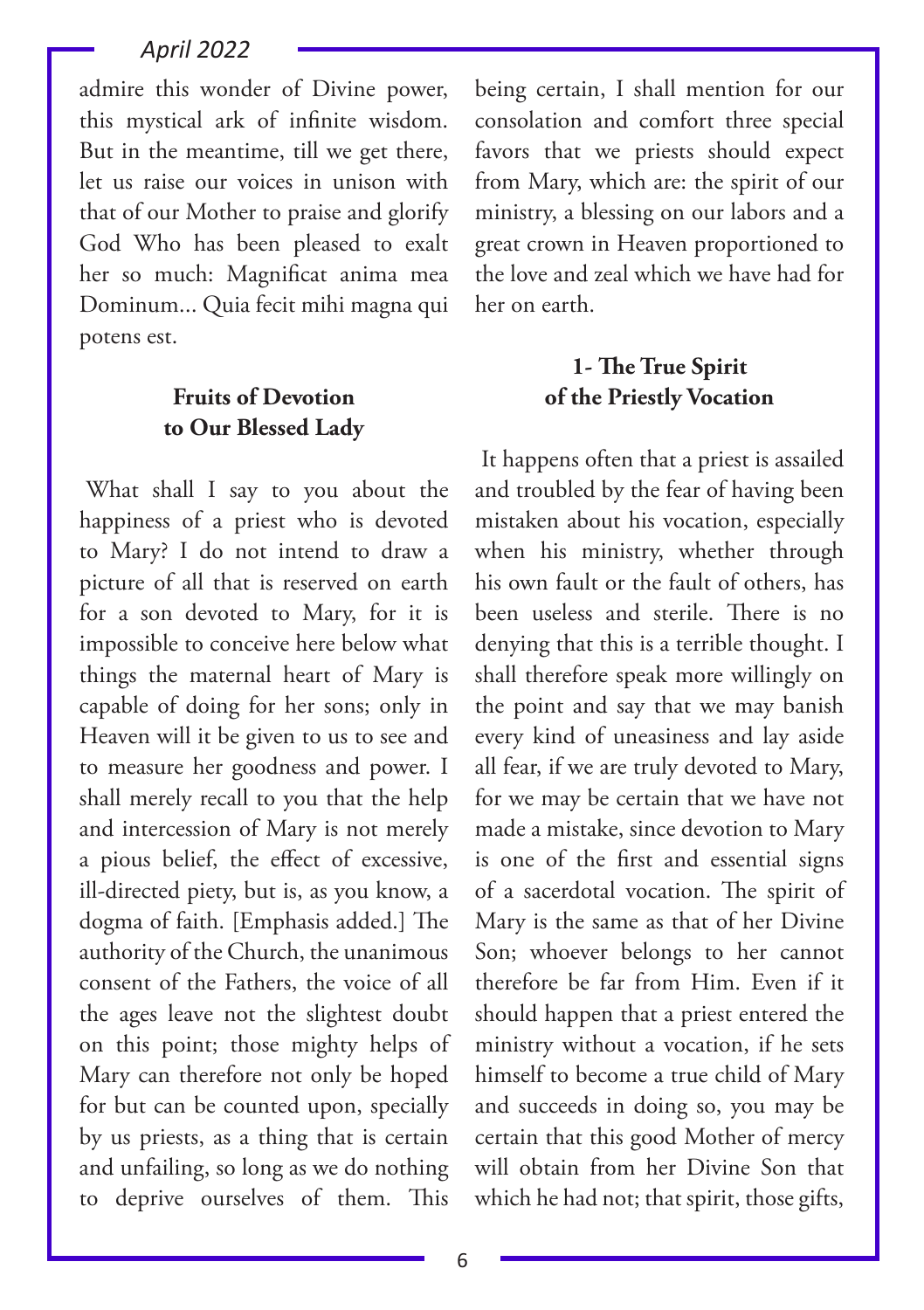#### *Alter Christus*

in a word, that combination of graces which will makes him a true minister of the Lord, just as if he had been really called from the beginning. Although he may have lost his way, although he may have been tossed about on a stormy sea, if he has recourse to Mary, he will reach the port and be saved: He that shall find me shall find life; I love them that love me. And what has a good priest to fear or dread when in every difficulty, in every trouble, in every embarrassment, he can say and repeat to himself: I am a son of Mary, it is God Who has placed me in her hands, she has made me secure and I am certain that I shall be saved.

#### **2- Assitance and Blessing in all our Labors**

The second special fruit of our devotion to Mary is her assistance and blessing in all our labors in our ministry.

 What heart was there ever in the world more zealous than the heart of Mary which cooperated in everything that her Divine Son wrought for the good of souls, and which itself felt at the foot of the Cross that ardor, that thirst with which He burned as He died. Ah! with what heart, with what promptness she will give her assistance to her son who demands it! You know better that I do the wonders and miracles of zeal that so many holy priests have wrought with the aid of Mary. The best fishers of souls have been always devoted to Mary, and it

can be said frankly that the fruit of their sweat and labor increased in proportion to their devotion to Mary. How many accounts of conversions of sinners do we not find recorded in history to have been operated through Mary! And if we ourselves have sometimes done a little good, if we have gained some souls for her Son, if we only reflect a little, we will see the hand of Mary in it. A feast, a sermon on Mary, some pious practice in her honor, a grace received, sometimes just a look at her image may have been what enticed her and won her assistance. It has happened to ourselves more than once in the ministry that we expended both energy and time in vain to snatch from the hands of persons objects either evil or dangerous; that we found their hearts impervious to every reason and adamant against every loving attempt; but when the help of Mary was invoked and they were asked to give the object as a gift to her and not to refuse it to their good Mother, that they immediately yielded and surrendered. Let the priest therefore take Mary as his inseparable companion in his whole ministry; in the confessional with Mary, with her in the church and out of the church, in the house and out of the house, with people in health and with the sick; in fine, let him never give the signal of battle without invoking the aid of Mary. Let an Ave Maria, an aspiration, or even a look with faith towards an image of Mary, be the signal of combat, the first shot